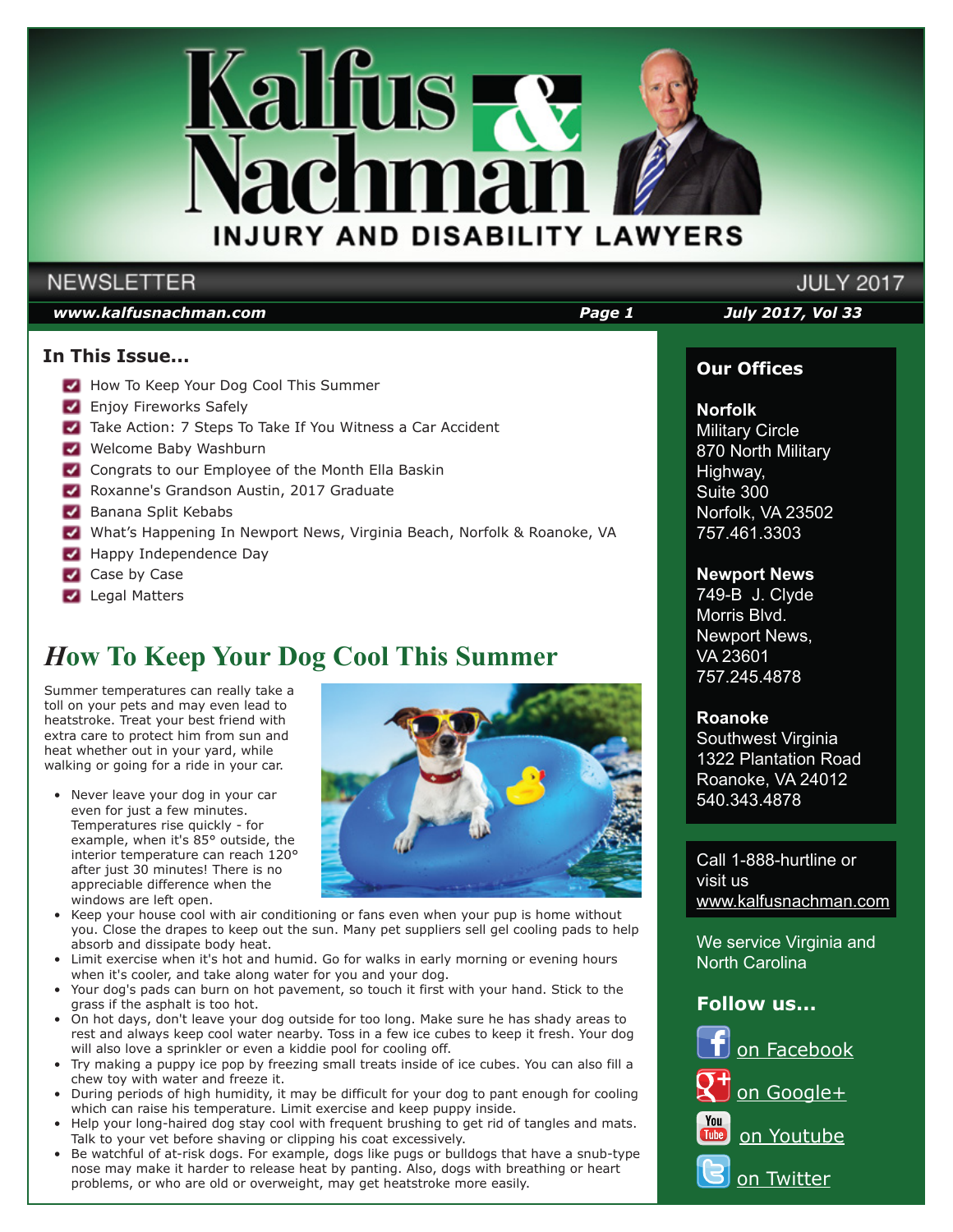### *www.kalfusnachman.com Page 2 July 2017, Vol 33*

# *E***njoy Fireworks Safely**

It's as American as apple pie: those eye-popping blasts of color and sound that are a summer tradition. However, if these powerful explosive devices are used carelessly by individuals, whether legal or illegal, they can produce significant personal injury and property damage.

### **Fireworks – Fun but Dangerous**

A 2013 Consumer Product Safety Commission (CPSC) report shows that around July 4th, an average of 200 Americans per day visit emergency rooms for treatment of injuries from pyrotechnics.

These injuries can be severe and may result in the permanent loss of limbs and fingers, and even vision loss. Most common are burns that usually involve hands and fingers, face, head and eyes.

### **Check Local and County Restrictions before Purchasing Fireworks**

Virginia state law allows the purchase and use of sparklers, fountains, pinwheels, whirligigs and pharaoh's serpents. However, individuals or groups without permits are prohibited from using firecrackers and fireworks that travel laterally or up.

The list of legal fireworks for North Carolina is similar to that of Virginia, and without a permit it is illegal to possess firecrackers, spinners and any pyrotechnic device that leaves the ground like roman candles and bottle rockets.

It's also important to research applicable county and local restrictions as well as state laws. For example, Virginia Beach and Chesapeake prohibit even sparklers.

### **Use Common Sense when Displaying Fireworks**

What's the safest way to enjoy the Fourth of July? Take the family to a nearby public fireworks exhibition and celebrate from a safe distance. Let the experts handle these powerful and dangerous pyrotechnics.

If you choose to display fireworks at your own celebration, *where legal*, be sure to:

- Choose only those products that are legal in your state, county and city/town
- Never let children under age 16 use fireworks even sparklers
- Keep an operating hose or bucket of water nearby and clear the site of any combustible material
- If a fireworks does not ignite, douse it with water  $-$  don't try to relight
- Call 911 for fireworks injuries especially to the eye

One last word: parents, be role models for your children by celebrating the holidays safely and legally.

You can find more fireworks safety information at kidshealth.org.

# *T***ake Action: 7 Steps To Take If You Witness a Car Accident**

Do you know what to do if you witness a serious auto accident? It may be inconvenient, but you should stop and offer to give a statement as a witness. Witness statements are very important in any type of vehicle accident.

Take these steps if you observe a serious car accident:

- **Pull over safely and put on your hazard lights**. Don't put yourself in danger especially with a fire or broken glass.
- **Call 911 right away to get help**. Give the 911 operator your name and the location of the accident and answer any questions.
- **Stay calm and use your best judgment**. Check all involved in the accident but do NOT perform any type of medical treatment unless you are a trained EMT or paramedic. If anything goes wrong, you may be held liable.
- **Don't move any injured victims**. This may worsen their injuries.
- **Stay at the scene and give the police a statement**. They will need your
- contact information and details about the accident that you witnessed. Don't assign fault and only talk to the police. Write down what you observed. In order to remember everything correctly, jot down a few notes about the accident, the scene and the victims as soon as you can.
- **Make yourself available**. In the weeks following the accident, you may be called by the police, insurance agents or medical authorities. Give any information that you have and always tell the truth.

If you witness a hit and run accident, don't chase after the driver. Try to get the license plate and call 911 immediately.

--------------------------------------------------------------------------------------------------------------------------------------------------------- If you or a family member has been injured in a car accident or any personal injury, or has been denied Social Security Disability benefits, it's important to get an attorney experienced in these types of cases involved immediately. Call **800–361-0430** for your initial free consultation. Kalfus & Nachman PC, Personal Injury attorney in Norfolk, can help you determine whether you need a lawyer for any personal injury case.





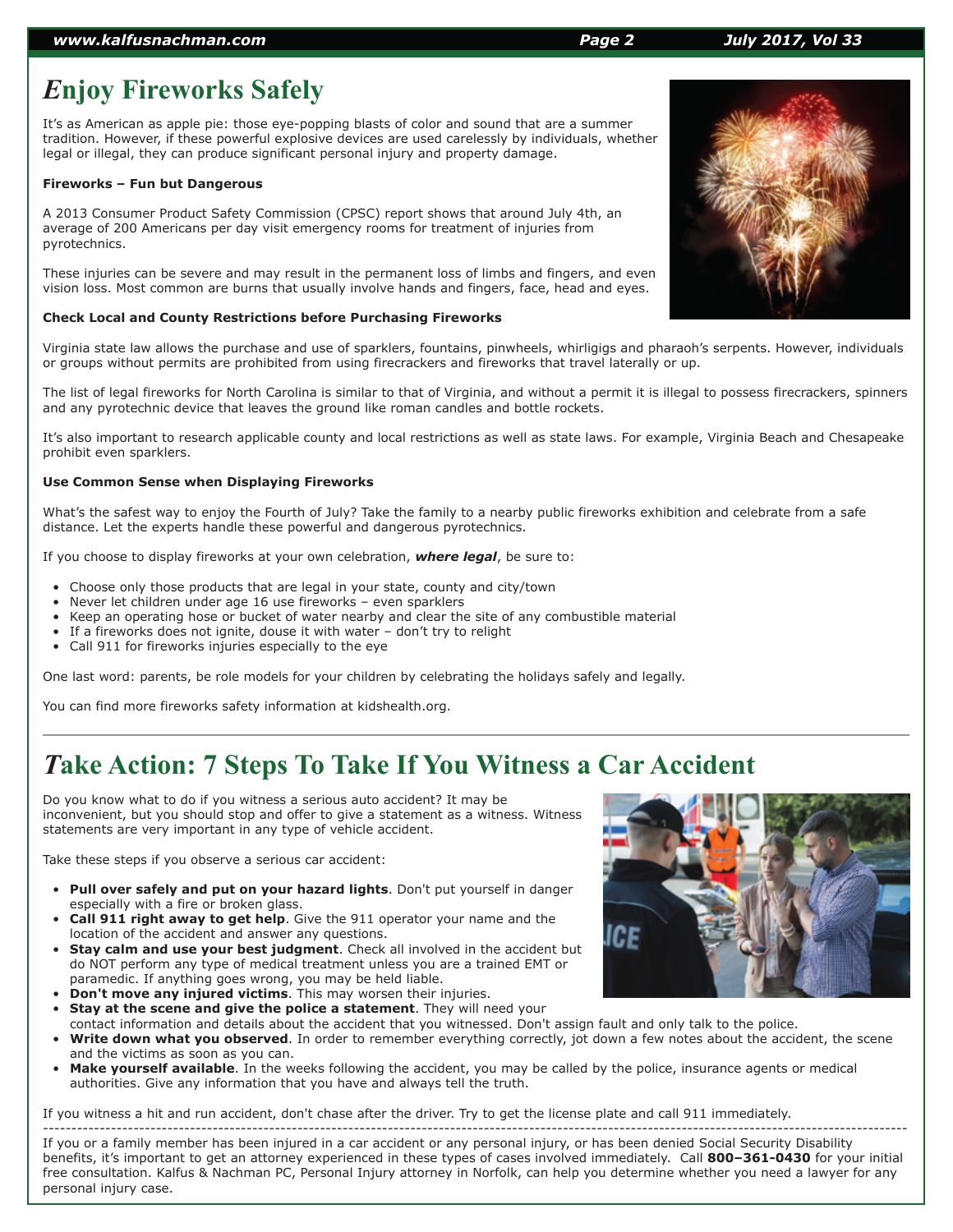#### *www.kalfusnachman.com Page 3 July 2017, Vol 33*

# *W***elcome Baby Washburn**

Congratulations to Irina and Levi Washburn on their new bundle of joy.



# *C***ongrats to our Employee of the Month Ella Baskin**



# *B***anana Split Kebabs**

Here's a great fresh summer dessert -- fresh fruit kebabs. Make it fun with a drizzle of chocolate and crushed peanuts (if there are no allergies!).

## **Ingredients**

- 2 bananas, cut into 1" pieces
- 24 1" pieces pineapple
- 12 large strawberries, rinsed, dried, and halved

#### **Optional:**

- 2 c. chocolate chips
- 1/2 c. peanuts, chopped

## **Directions**

 1. Make kebabs: Thread two pieces each banana, pineapple, and strawberry onto skewer. Repeat process to assemble all skewers. Place all on parchment-lined baking sheet.

### **Chocolate and peanut option:**

- 2. In a microwave-safe bowl, melt chocolate in the microwave in 30-second intervals, stirring in between, until completely smooth.
- 3. Drizzle chocolate over fruit kebabs and top with chopped peanuts. Freeze until ready to serve.

*Recipe courtesy of Delish.com*

# *W***hat's Happening In Newport News, Virginia Beach, Norfolk & Roanoke, VA**

#### **Aug 3**

Party at the Pavilion Daleville Town Center Daleville, VA https://goo.gl/NjPuiF

#### **Aug 5**

3rd Annual Road Rage Events - Cutter 10K & Coast Guard 5K Portsmouth Pavilion Park Portsmouth, VA https://goo.gl/7kzsvt

#### **Aug 6**

Graham Nash (An Intimate Evening of Songs and Stories The Harvester Performance Center Rocky Mount, VA https://goo.gl/VAbz4k

**Aug 11**

Caribfest J'Ouvert Boatride 2017 Spirit of Norfolk Norfolk, VA https://goo.gl/DYdhv8

### **Aug 12**

Health Focus of Southwest Virginia Salem Distance Run Longwood Park Salem, VA https://goo.gl/xVLHZV

## **Aug 12**

2nd Annual Norfolk Festival O'Connor's Brewing Company Norfolk, VA https://goo.gl/5R3K1u

 *....continued on page 4*







Welcome our new bundle of Joy – Irina Washburn welcomed her new baby boy…